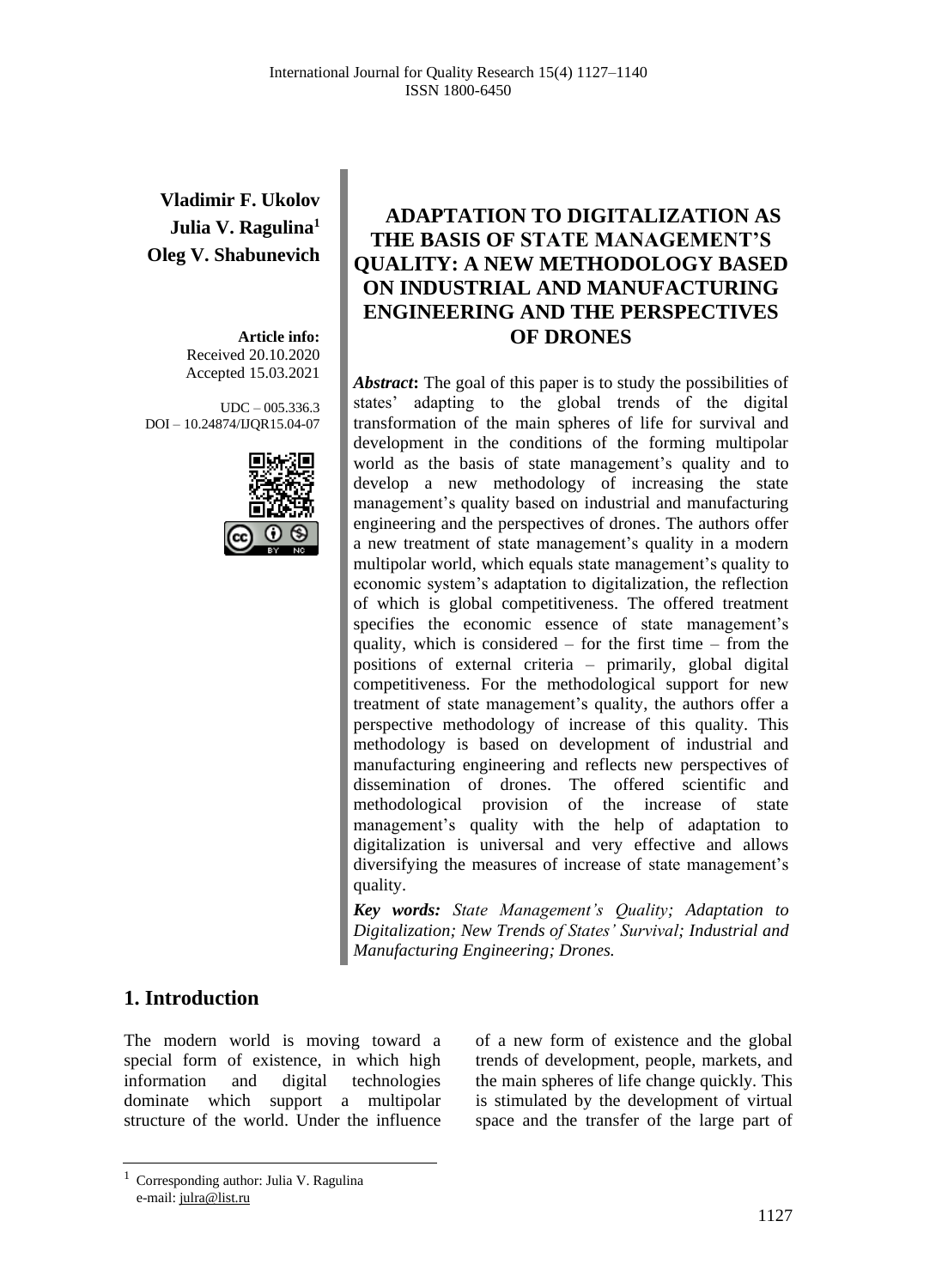

relations to the online sphere. Broadband Internet is accessible for 82% of organizations, cloud services are used by 23% of organizations, ERP systems – 19%, online sales – 12%, and RFID technologies – 6% (Kachestvo, 2020).

New opportunities allow for a wide-scale transformation of organizations, global companies, industrial enterprises, and almost all spheres of life support. It is not limited – as before – only by implementation of the modern equipment or software, but includes the change of technologies, external and internal communications, corporate culture, and the whole management, and cardinal changes of the product or service for increase of personality and professional, requiring its adaptation.

Transformation is directly connected to digitalization, which influences the modern state of the global economic development (Khalin and Chernova, 2020) and, in our opinion, is the activities of public authorities, business, international, and public structures, and human on implementing the digital technologies into various spheres of life and their use. Together with adaptation, it stimulates the global transformation of the world toward multipolarity, with the help of systemic digital changes at the planetary scale, in all spheres of life activities. The hierarchy of these changes pierces all levels. This is, as different studies show, the economic basis of the multi-polar structure and formation of new centers of power is the diversity of economic models of development and cultures on which they are built. In other words, not only economic but also ethno-cultural factors participate in creation of a model of multipolar world (Kalyuzhny, 2010), for each global zone of economy is a separate ethno-cultural community. This stimulates countries' striving for active return to their own ethnocultural civilizational roots, which should be taken into account during adaptation. Adaptation to the external conditions of

digitalization should not destroy the value orientations of countries.

From the economic point of view, digitalization aims at development of innovative business models (Rauter, 2020), long-term competitive advantages, growth of profit and income, and receipt of additional resources for solving social problems. From the geopolitical positions, this is treated as supporting the global trend of development of multipolarity, connection of its components, and strengthening of the sustainable position of this phenomenon.

Large scale and cardinal changes toward digitalization predetermine the necessity for constant adaptation of human, organizations, and the whole system of life activities to changes. It is necessary to adapt, for changes take place around them and do not depend on them (Meyer, 2020). However, not all countries are ready for adaptation. The nature of this phenomenon has not been sufficiently studied, dependence of adaptation on the global trends of digitalization has not been determined, and there are no general rules of its implementation. Very often, digital transformation of countries leads to the loss of their sovereignty and value orientations and to the destruction of nature – the reproduction basis of human. Therefore, adaptation to digitalization is the basis of state management's quality in a modern multipolar world.

The search for the modern ways of adaptation to digitalization in view of the new trends of survival of countries in the changing world is an important task, which is connected to the increase of state management's quality. The purpose of this paper is to study the possibilities of states' adapting to the global trends of the digital transformation of the main spheres of life for survival and development in the conditions of the forming multipolar world as the basis of state management's quality and to develop a new methodology of increasing the state management's quality based on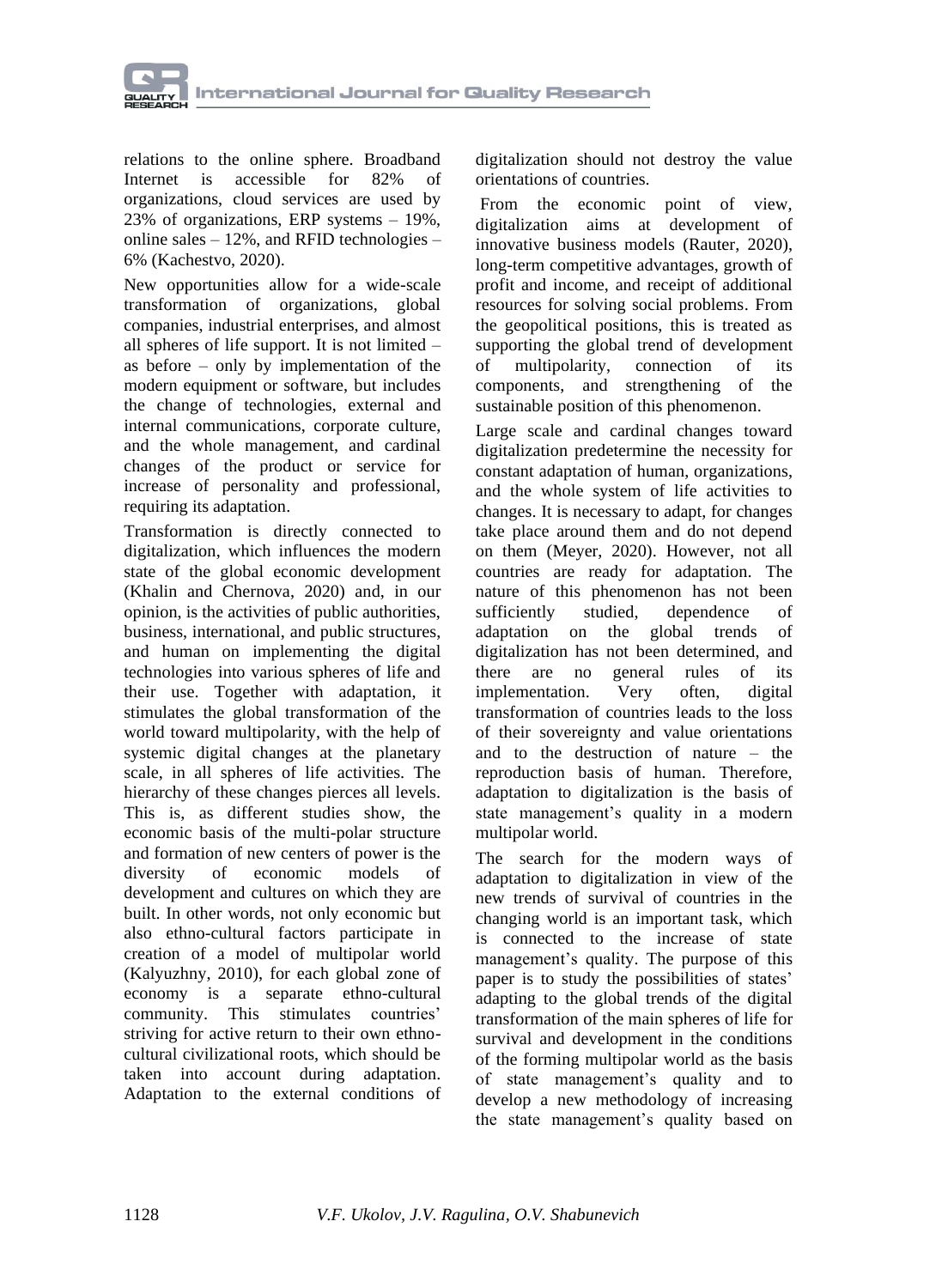industrial and manufacturing engineering and the perspectives of drones.

This work has been performed within the gram of the Russian Foundation for Basic Research and opens the results of the initial stage of its execution. The primary task was to develop a conceptual vision of solving the task of adaptation of countries to the global trends of digital transformation and to substantiate the mechanisms of its implementation in practice. Information for the research was taken from scientific works, Internet, statistical reports, and other open sources that are available for use.

In the theoretical part of this paper, we specify such notions as "digitalization" and<br>"adaptation" and substantiate the "adaptation" and substantiate the manifestation of its main functions, and identify and describe such new global trends of digitalization that influence adaptation as the dominating role of countries in this issue over other participants of digital transformation; the wide and comprehensive character, high speed, and irreversibility of digital transformation; recognition of intellectual capital as the only dominating force of digital transformation and ousting the cultural and spiritual factors of human development to the background.

# **2. Literature Review**

The issues of adaptation to digitalization are studied in a lot of scientific works. Certain scholars study the essence of digitalization (Müller et al. (2018), its global character (Manyika et al., 2020), mobility, and processes that influence economy, and education, taking into account the activities of countries. Other scholars consider the essence, level, technologies, and mechanisms of adaptation (Meyer, 2020). This paper also uses the materials on the topic of state management's quality in the conditions of the digital economy: [Bratukhina](https://orcid.org/0000-0002-9488-8332) et al. (2020), Devetyarova et al. (2020) and [Ragulina](https://www.emerald.com/insight/search?q=Julia%20V.%20Ragulina) (2019).

However, adaptation to digitalization from the systemic positions and mutually dependent relations of its participants, caused by the manifestation of new trends of countries' survival in the multipolar world, has not been studied from the positions of state management's quality. This gap is to be filled in this paper. Here we also study the adaptation to digitalization as the basis of state management's quality and develop a perspective scientific methodology.

# **3. Materials and methods**

Dynamic, structural, and situational analysis, based on the statistical measuring of the studied phenomena and detailed study of documents that regulate their manifestations, are the main methods that allow studying the adaptation to digitalization and consider new trends of countries' survival in the transforming world in time and space and in close interconnection with other manifestations.

The systemic approach was used for evaluating the state of adaptation of countries that are most successful in this issue, with the help of the indicator of added value volume per 1 employee in the sector of information and communication technologies of countries that showed the best results in adaptation to the conditions of digitalization and created the best climate for this.

The offered hypothesis is as follows: development of high technologies with the help of industrial and manufacturing engineering and, in particular dissemination of drones, stimulates the adaptation to digitalization for increasing state management's quality. In order to verify the offered hypothesis, we perform regression analysis of dependence of the adaptation to digitalization as a reflection of state management's quality on industrial and manufacturing engineering and, in particular dissemination of drones.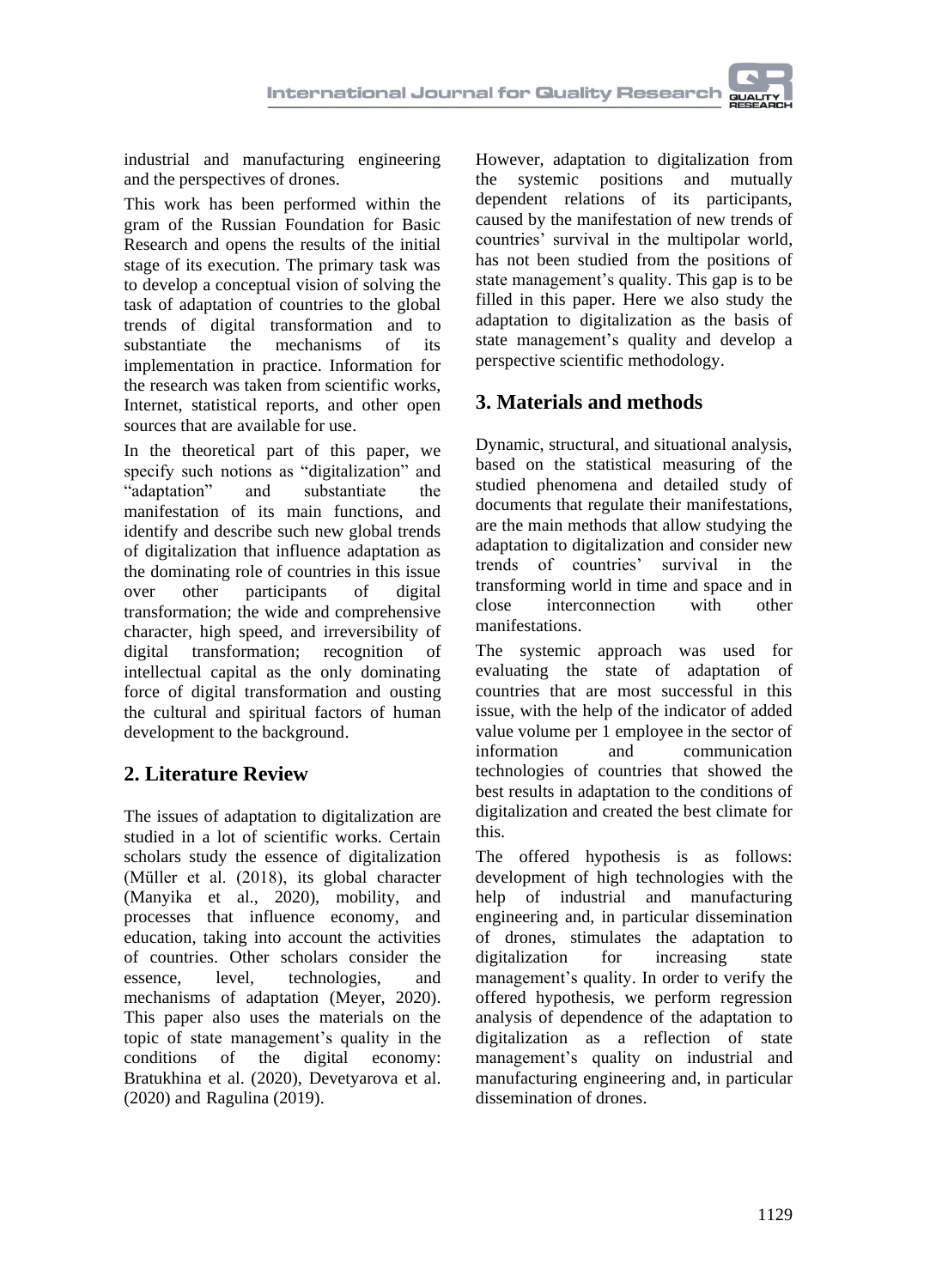## **4. Results**

#### **4.1 Essence of the process of adaptation to digitalization in the modern multipolar world**

The precursors of adaptation are the global trends of digitalization, the identification and consideration of which allow for timely preparation of the strategies of future changes and rules, mechanisms, ad tools of its implementation. The new global trends which determine the fate of digitalization and the use of its capabilities at the global scale and at the scale of certain countries, and which lead to the world's adaptation to the current changes" include the following:

dominating role of governments as compared to other participants of digital transformation;

- wide and comprehensive character, large speed, and irreversibility of digital transformation;

-recognition of intellectual capital as the only dominating power of digital transformation and ousting the cultural and spiritual development of human to the background, accompanied by replacement of the civilization's value orientations.

Adaptation is a certain filter for country, society, and economic subjects. Passing through it, the subjects transform within visible and invisible – but working – laws, before entering a new communicative environment.

At the modern stage of digitalization of the global economic system, two main types of adaptation dominate: buffer – which levels and softens the clash of economic systems, and adaptive – which implements economic systems into new conditions.

Adaptation requires management, which is a process of targeted influence on its factors for achieving strategically important results. Countries have to be able to adapt to the conditions of digitalization and have the corresponding strategies of adaptation of institutions, economic subjects, population, and society.

#### **4.2 Requirements to the adaptation to digitalization from the positions of state management's quality**

We treat adaptation as interaction between human and internal and external environment of the surrounding world, which allows surviving, achieving the targeted settings of development with the most rational way, and preserving the living environment. Adaptation should be considered as a certain filter for country, society, and economic subjects. Passing through it, the subjects transform within visible and invisible – but working – laws, before entering a new communicative environment. It transforms the system of life activities before its entering the new space. The need for human communities' adaptation to the environment predetermines the development of special models of their behavior.

At the modern stage of digitalization of the modern economic system, two main types of adaptation dominate. The first type is connected to the buffer functions of adaptation (buffer adaptation – which levels and softens the clash), and the second type – to adaptive functions (accommodation adaptation). For society on the whole, the buffer function of adaptation is performed by culture – as a special phenomenon that contains the essential foundations of a nation, a link between human and its environment. Diversity of cultures predetermines diversity of forms and levels (Vujovic, 2020) and adaptation and interactions between human and its environment, leading to the possibility of existence of the diversity of economic forms and life activities in the conditions of digitalization.

For adaptation to be successful, it is necessary to develop the corresponding concepts, rules, mechanisms, and tools of its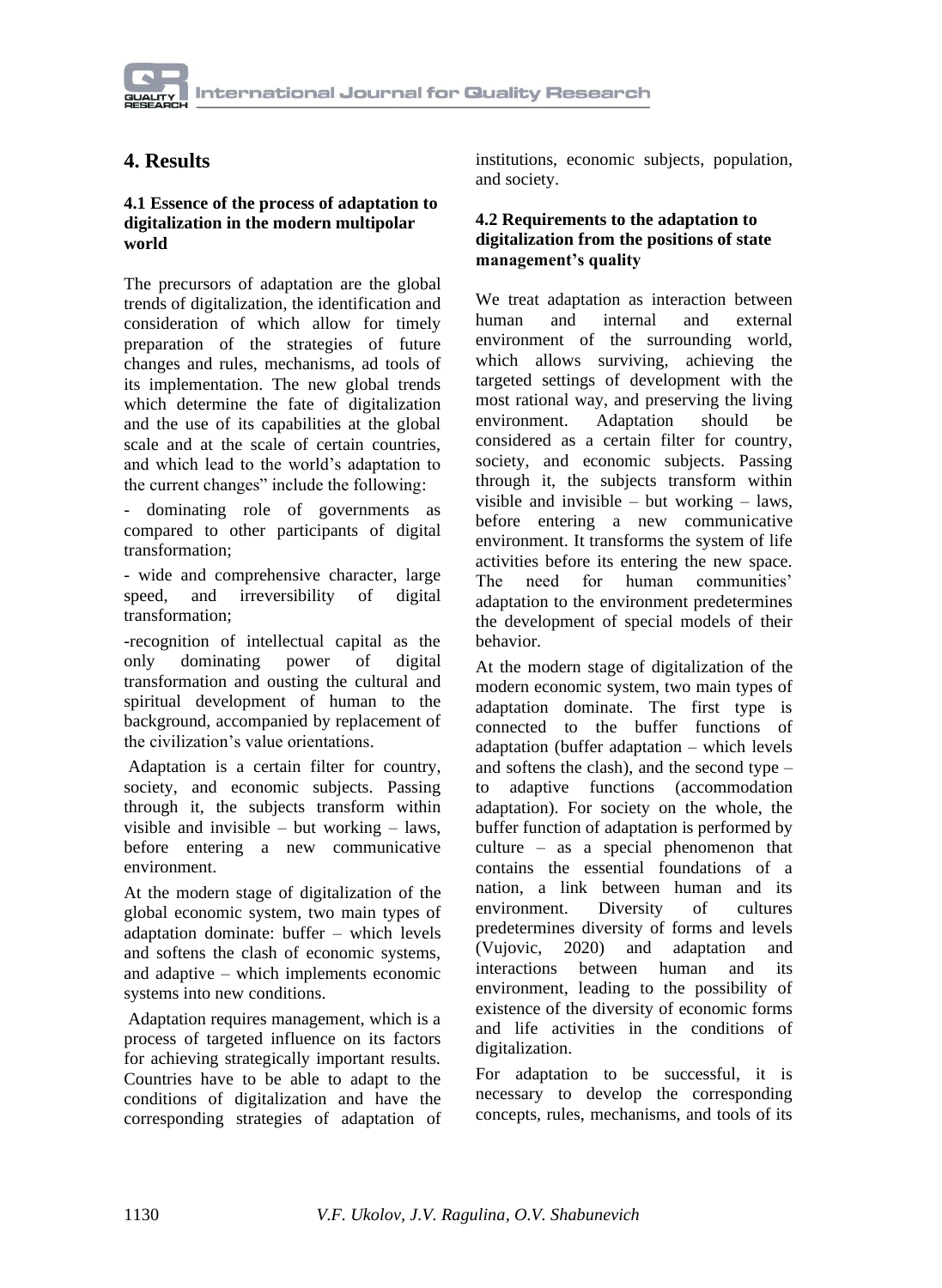implementation. Let's try to consider the global trends of development of information high technologies, which are strategic precursors of changes and adaptation – thus, we would be able to understand changes and the future to which human, company personnel, society, and country will have to adapt in the quickly complicating world.

One of the global trends that determine the fate of digitalization and the use of opportunities of its development at the global scale and at the scale of certain countries is the dominating role of countries as compared to other participants. This confirms the idea of J. Keynes on usefulness and necessity for the macro-economic policy for long-term growth, but in the modern conditions – with the help of the new tools and communicative space.

Formation of the digital economy is influenced by public authorities (Shustikov, 2020), while governments make decisions on the start of large-scale systemic programs of development of information and communication technologies and economy of the new technological generation, with financial and managerial support within the distinguished priorities. The legal basis of such decisions are constitutions of countries, special laws, and Programs of development, as well as other regulatory acts (M.Polit, 2020) in the sphere of information and communication technologies that are concerned with formation of a new technological basis of the digital economy and public-private cooperation in the sphere of digital innovations. Such cooperation allows for provision of a balance of interests of business and government, for their capabilities and risks could be in a state of balance (Bobyr and Orusova, 2020). The role of business here is very important, for following the strategic ideas of the government and moved by the competitive ideas, it tries to create own technological, managerial, and other advantages over rivals.

Therefore, countries have to be able to adapt to the conditions of digitalization, showing

this by the example of e-government (OECD, 2020), and have the corresponding strategies of adaptation of institutions, economic subjects, and citizens. Governments may either stimulate or hinder the adaptation of countries to digitalization.

Adaptation could be ordered also by competition, but, combined with state regulation, this process will be more successful, for it requires implementation of strategic approaches to changes in at the national and international scale – which is not inherent to business. Governments determine the rules of economy's adaptation, involving business and society in this process. Adaptation to digitalization of economy according to domestic rules is one thing, and adaptation according to international rules is another thing. To make such choice, each government has to find an answer to the following question – to which extent and how exactly the country's economy can support the international standards, from the point of view of provision of growth and sustainability of macro-economic indicators, and make a decision – which values it will use in this process. The priority in adaptation should be given not to economy, technology, or equipment, but to nature – for human is a creation of nature.

Setting the priority of adaptation of society to nature, government uses the postulate that it is predetermined by the necessity to preserve nature as a reproduction basis of human. This allows preserving human and nature and also allows human to adapt to nature through own changes – and then to adapt to economy, technology, and equipment. Thus, selection of the values of digitalization during implementation of its strategy remains with the government, which strengthens its dominating role in development of digitalization, as compared to other participants.

Apart from the mobilization role, governments perform the functions of control of their decisions and correction of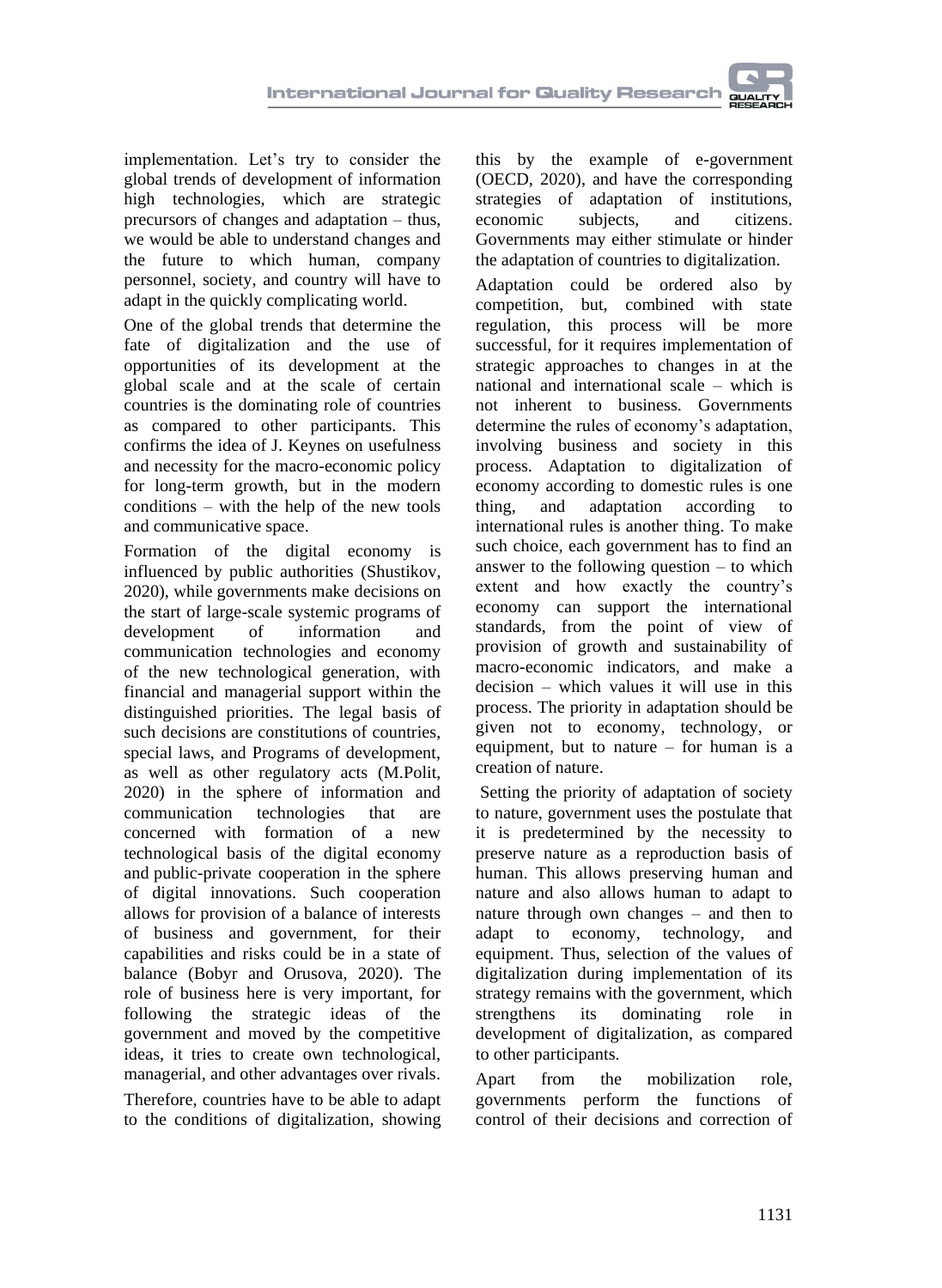

strategic priorities, coordinating the relations between public authorities, business, and society that appear in the conditions of digitalization.

Another global trend of digitalization is its wide and comprehensive character, high speed, and irreversibility of transformations, as a result of which the whole world has to adapt to the current changes.

For example, by the end of 2018 more than 5.1 billion people subscribed to mobile services – which accounts for 67% of the planet's population; it is expected that in 2018 - 2025 the average annual growth rate will constitute 1.4% (Stryzhak and Mayuran, 2020). Large flows of data and information become create economic value, which is larger than the whole global trade (Manyika et al. 2020). The speed of digital transformation is so high that, as compared to industrial revolution, the changes that are caused by it are ten times quicker, exceed the scale by 300 times, and have 3,000 time larger influence on the processes of production and the connected relations. Besides, the use of certain digital technologies, technologies of psychological management, socialization of person, and change of corporate culture could change humans and make the processes of digital transformation of the main living spheres irreversible.

It is almost impossible to find a sphere of activities in which there would be no adaptation. All aspects of companies' activities have to adapt: cultural, technological, organizational, and managerial (Culturepartnership, 2020). As for an ordinary human or personnel, all socio-cultural, personnel, individual, and professional components are subject to adaptation.

For example, in Germany, China, Japan, and the USA, which achieved success in the implementation of digital technologies into the non-production sphere of the national economy, a lot of attention is paid to mass advanced training and adaptation of

personnel to the digital economy (Kafidulina, 2020). A lot of attention is also paid to the issues of adaptation of managerial personnel who work at the intersection of the interests of different departments and have to interact due to the necessity for joint solving of tasks in the conditions of development of digitalization and large-scale transformation. Such issues are also studied in Russia. In particular, attention is paid to adaptation of managerial staff which ensure the interdepartmental interaction of various organizations that work on large-scale projects of the national importance.

Thus, adaptation to digitalization is a current need of adaptation of an ordinary person, managerial staff, and organizations to the constantly changing environment. The better the adaptability of these subjects, the higher the effectiveness of their activities.

Successfulness of adaptation of certain countries to digitalization could be indirectly characterized by the indicator of the added value volume per 1 employee in the sector of information and communication technologies. These countries were able to adapt to its conditions and create the required climate (National Research University "Higher School of Economics, Eurostat & OECD (2020). Let us rank 15 most successful European counties by the indicator of the added value volume per 1 employee in the ICT sphere in 2017; we got three groups, with the values of this indicator from USD 172,000 to USD 41,000.

The  $1^{st}$  group (USD 172,000-132,000): Norway (172), UK (163), Belgium (156), Sweden (142), and Germany (132). These countries have the highest values of this indicator – USD 153,000 on average.  $2<sup>nd</sup>$ group (USD 128.000-59,000): France (128), Finland (119), Italy (105), Russia (75), and Czech Republic (59). Here the average value is USD 97,000. 3rd group (USD 54,000- 41,000): Estonia (54), Hungary (48), Poland (46), Lithuania (41), and Latvia (41). Here the values of this indicator are the lowest – USD 46,000 on average.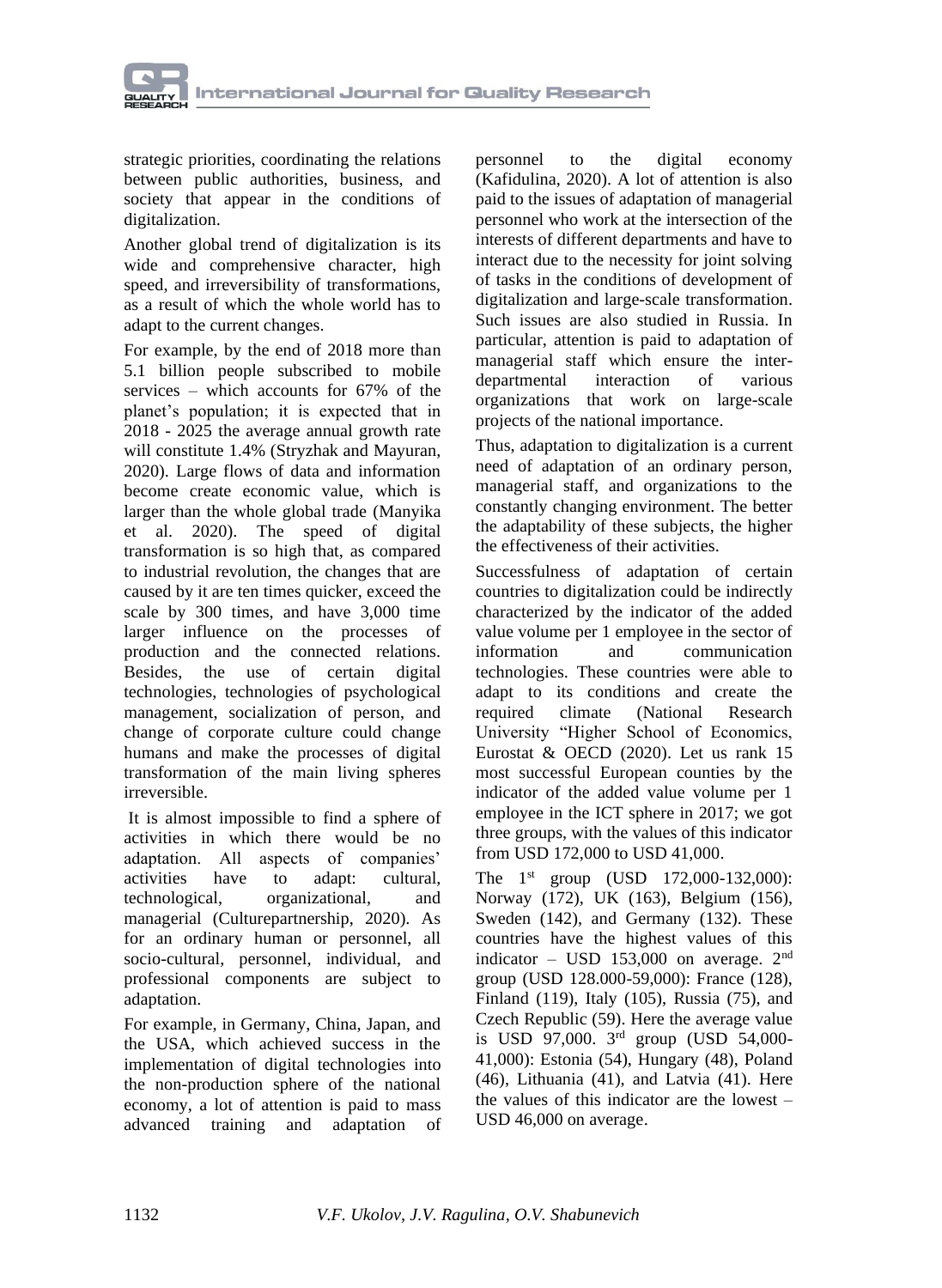Comparison of the minimum and maximum values of this indicator in each groups shows that the difference in the first one is USD 40,000, in the second – USD 69,000, and in the third – only USD 13,000. This is the proof of the existing reserves of growth of the considered indicators in all groups of countries. They are the highest in the second group, high in the first group, and the lowest in the third group – though, as compared to countries of other groups, the reserves of growth are the largest.

Thus, the results of adaptation in the studied countries have reserves of improvement, and each country has its opportunities.

A more thorough analysis (European Commission, 2020) of the studied countries shows that potential of development of countries from different groups is rather asymmetric. This causes the probability of increase of the new digital gaps between them. To avoid then, it is necessary to motivate business, so it could fully implement its capabilities as the key moving force of the process of digitalization.

In most cases, adaptation performs the transforming function, as it modifies all processes, constantly adapting them to the changing conditions of the internal and external environments of life activities. As a matter of fact, it supports and develops the diversity of culture, traditions, life modes, and natural, economic, and political systems, making a multi-polar world diverse, harmonious, and sustainable and creating conditions in which human is in the state of dynamic balance.

Adaptation is important also because it is a "filter" before organization's entering a new environment and another communicative space. Passing through a "filter", organization transforms and adapts to a new environment, without disturbing its integrity, configuration, and internal and external ties. The role of "filter" is performed by the corresponding systems of institutions, laws, norms, rules, regulations, traditions, and values. Transforming an organization,

adaptation develops the corresponding immunity toward the internal and external influences of the environment that do not fit into the institutional laws. If everything goes according to the institutional rules, organizations that adapt, for example, to digital tools of management receive the maximum profit from their use. For full adaptation of management to the changes that take place as a result of the organization's transformation, investments in its transformation bring results that business counted on.

Organization's adaptation requires management that is a process of targeted influence on the factors of adaptation, for achieving the expected results. The necessity to manage adaptation is connected to minimization of probable loss to organization that is caused by future changes. Successfulness of organization's adaptation is largely determined by its adaptability – ability to transform its intellectual, managerial, and other components in the process of changes, preserving the basic sustainability and ensuring growth of the activities' effectiveness. In the conditions of changes, management also has to be adaptive – this is one of the main requirements to management of changes. It has to be able to quickly and flexibly react to any changes of the environment and to develop adequate managerial orders, which allow minimizing the effect of the factors that disturb the system.

It is possible to distinguish a range of the main principles of organization's adaptation and hierarchical rules, based on which adaptation takes place: preservation of historical and cultural & spiritual values of a nation, which cannot be adapted to other civilization; domination of Russian laws over foreign laws during adaptation; development of human based on the origins that were set by nature.

The research shows that successfully adapting organizations have a range of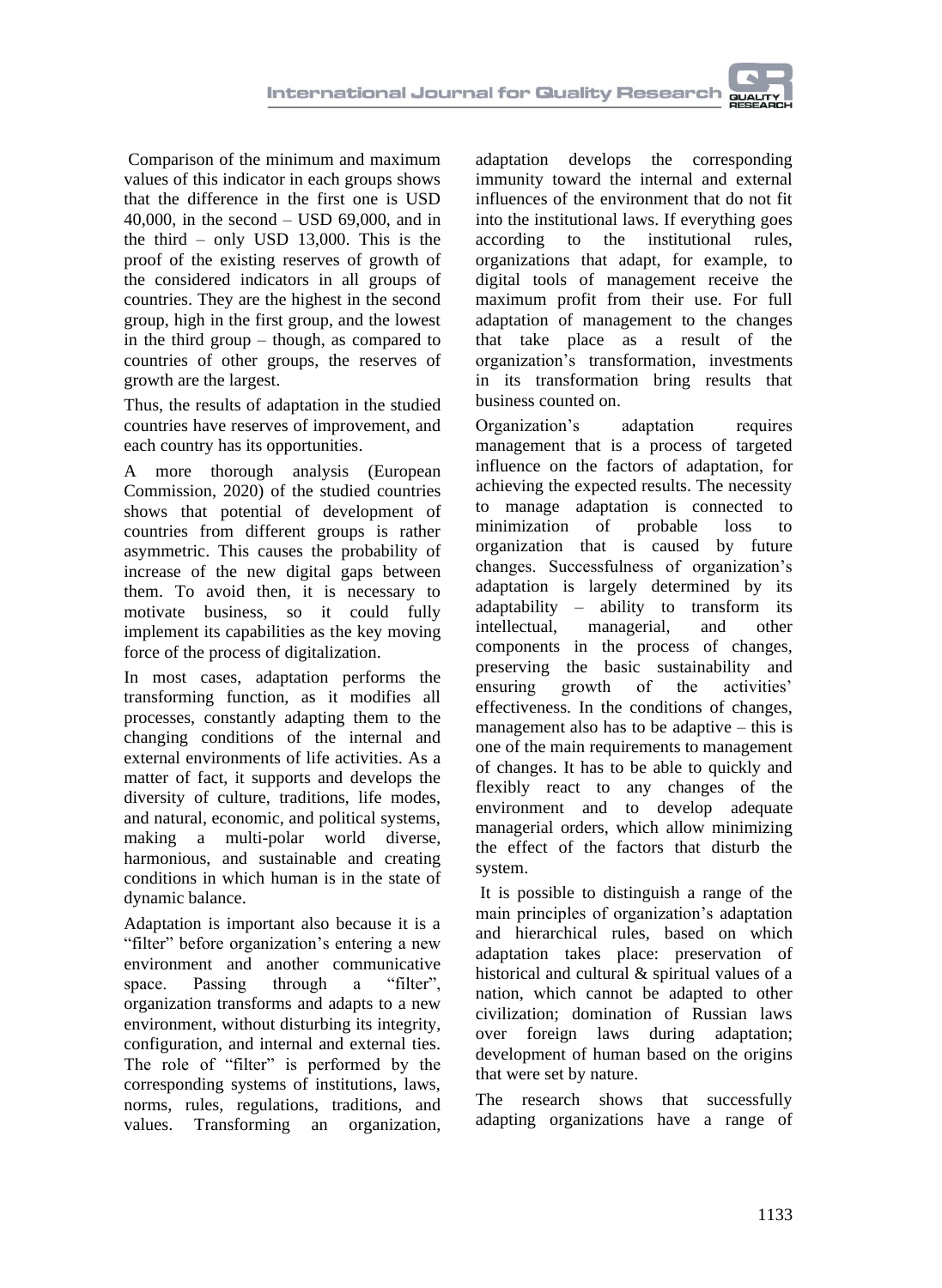

specific features: belief and readiness of the manager to finish the process of the organization's transformation and high personal responsibility for results; trainability of personnel and management team, expressed in readiness and ability to learn; low level of natural opposition of the work personnel to changes; flexibility, which is expressed in readiness to change configuration and functions; orientation at quick implementation of complex projects and programs; striving for large-scale solutions that bring success.

Organizations could adapt to external and internal changes with the help of creation and work of special services of adaptation of personnel, which main tool of activities is formation and implementation of adaptation programs. Adaptation services could be independent and could be a part of other functional departments. Apart from the program, adaptation managers' programs should include formation of communications and preparation of teams that are able to generate creative ideas of adaptation, with the elements of provision of their implementation.

Another global trend of digitalization is acknowledging intellectual capital as the dominating force of digital transformation. Cultural and spiritual development of human goes to the background and starts lagging behind, reducing the civilization's ability to adapt to the current changes without the loss of value orientations. Also, the dominating force that saves countries from a downfall in the most difficult times of their existence is the power of spirit, which was set in human by nature. Resources that are required for supporting it are equal to the resources requires for informatization of digitalization.

Now we observe that the rates and scales of informatization exceed the speed of cultural and spiritual development of human potential, which was set in human by nature. As a result, it becomes more difficult for a human to react to changes, and the risks of loss of cultural and spiritual competencies of

human resources grow. Besides, the creative capabilities of human, oriented at capabilities of human, oriented at implementation of the set tasks and stimulating the transformation of ideas into real actions, decrease.

Digital transformation requires a wider use of all capabilities of a human. A certain role here belongs to education. There emerges the necessity to increase of the volumes and rates of continuous training and retraining of employees in the course of their life, for only the sufficient individual level of intellectual capital could allow an employee to master the necessary new knowledge in any age and could ensure their effective use. This is caused also by the constant growth of science intensity of production and the market of intellectual products and services, which predetermines the domination of personnel with creative intellect, skills of effective innovative activities, and outstanding skills of human resources management, with the use of digital technologies.

60-70% of Russian population must have digital skills (Dobrolyubova, 2020). The problems of retraining of youth for new jobs, which were created as a result of digitalization and authomatization of hi-tech and science intensive production, will not arise in Russia. The rates of digital transformation and its systemic character are not so high, and youth's training conforms to their growth. The problems of employment of young people and well-paid jobs, which require the knowledge of digitalization, are more urgent than the deficit of youth for these jobs, especially in capitals of regions.

Unemployment, caused by the absence of hi-tech and motivating jobs, is a larger danger for the youth. Russia's territory and resources are so large that it would be possible to create enough jobs in hi-tech production for young, middle-aged, and elderly people. However, this requires creation of productions according to the current needs for the products in the domestic and external markets. Digital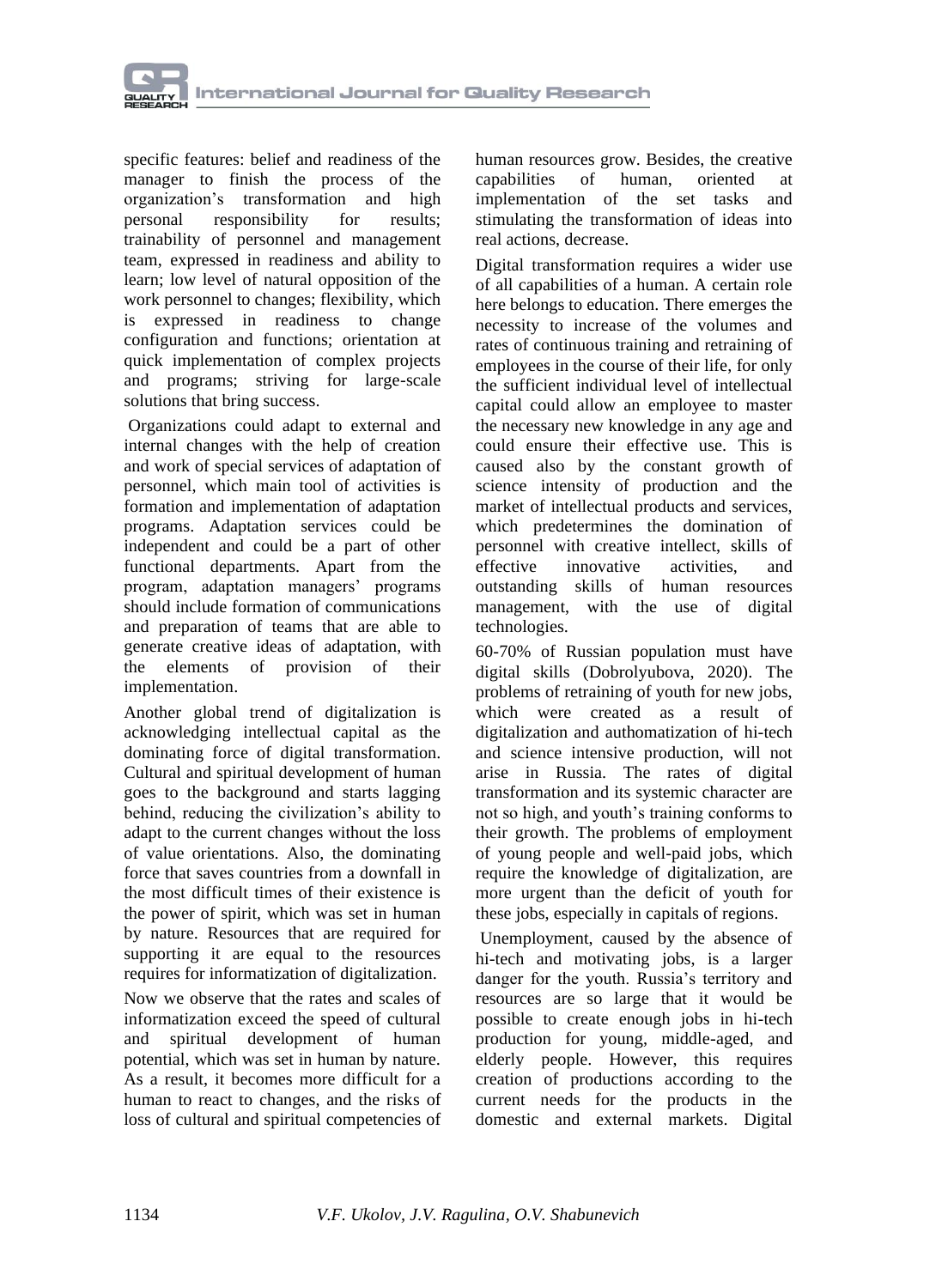

productions could raise labor efficiency and quality of the manufactured products (Digital Spillover, 2020).

Russian youth are very talented and is traditionally inclined to education. Young people require only the care from the government, motivation, and opportunities to get the corresponding job. Most of ablebodies Russians could retrain, but the government has to develop the adaptation mechanisms of digital transformation of hitech jobs, stimulating creation of new companies, motivating business, and supporting entrepreneurial activity as an additional source of organization of jobs.

#### **4.3 Methodology of adaptation to digitalization for increasing state management's quality based on industrial and manufacturing engineering and the perspectives of drones**

To verify the offered hypothesis, let us use the materials of "2020 Autonomous Vehicles Readiness Index" KPMG (2020) on readiness of countries of the world for drones – as the indicator of development of industrial and manufacturing engineering. We also use the materials of "World Digital Competitiveness Ranking 2019" IMD (2020) as a manifestation of state management's quality, manifested in the level of adaptation to digitalization.

The research objects are top-5 and low-5 country by the level of readiness for drones, according to the 2020 ranking of KPMG. The created selection of countries allows for large coverage of countries with different level of readiness for drones and allows receiving universal results at the scale of the global economy (Table 1).

On the basis of data from Table 1 we built a regression curve of dependence of digital competitiveness on readiness for drones (Figure 1).

As shown in the regression curve in Figure 1, increase of readiness for drones by 1 point leads to increase of global digital competitiveness by 1.999 points. The estimate value of determination coefficient R=0.9752 shows that the change of dependent variable (y) is by 97.52% explained by the change of factor variable (x). Normalized coefficient of determination (0.9721) characterizes proximity of the built regression to the initial data that contain "undesirable" random component, caused by "complexity" of the regression equation, determined by the number of equation's coefficients.

| Level of<br>readiness for<br>drones | Country            | Autonomous<br><b>Vehicles Readiness</b><br>Index $(x)$ | Digital competitiveness<br>ranking $(y)$ |
|-------------------------------------|--------------------|--------------------------------------------------------|------------------------------------------|
| $Top-5$<br>countries                | Singapore          | 25.45                                                  | 99.373                                   |
|                                     | <b>Netherlands</b> | 25.22                                                  | 94.261                                   |
|                                     | Norway             | 24.25                                                  | 93.671                                   |
|                                     | <b>USA</b>         | 23.99                                                  | 100.00                                   |
|                                     | Finland            | 23.58                                                  | 93.732                                   |
| Low- $5$<br>countries               | Russia             | 11.45                                                  | 70.406                                   |
|                                     | Chile              | 11.28                                                  | 66.724                                   |
|                                     | Mexico             | 7.42                                                   | 60.411                                   |
|                                     | India              | 6.95                                                   | 64.952                                   |
|                                     | Brazil             | 5.49                                                   | 57.346                                   |

**Table 1.** Readiness for drones and digital competitiveness in 2020

Source: compiled by the authors based on IMD (2020), KPMG (2020).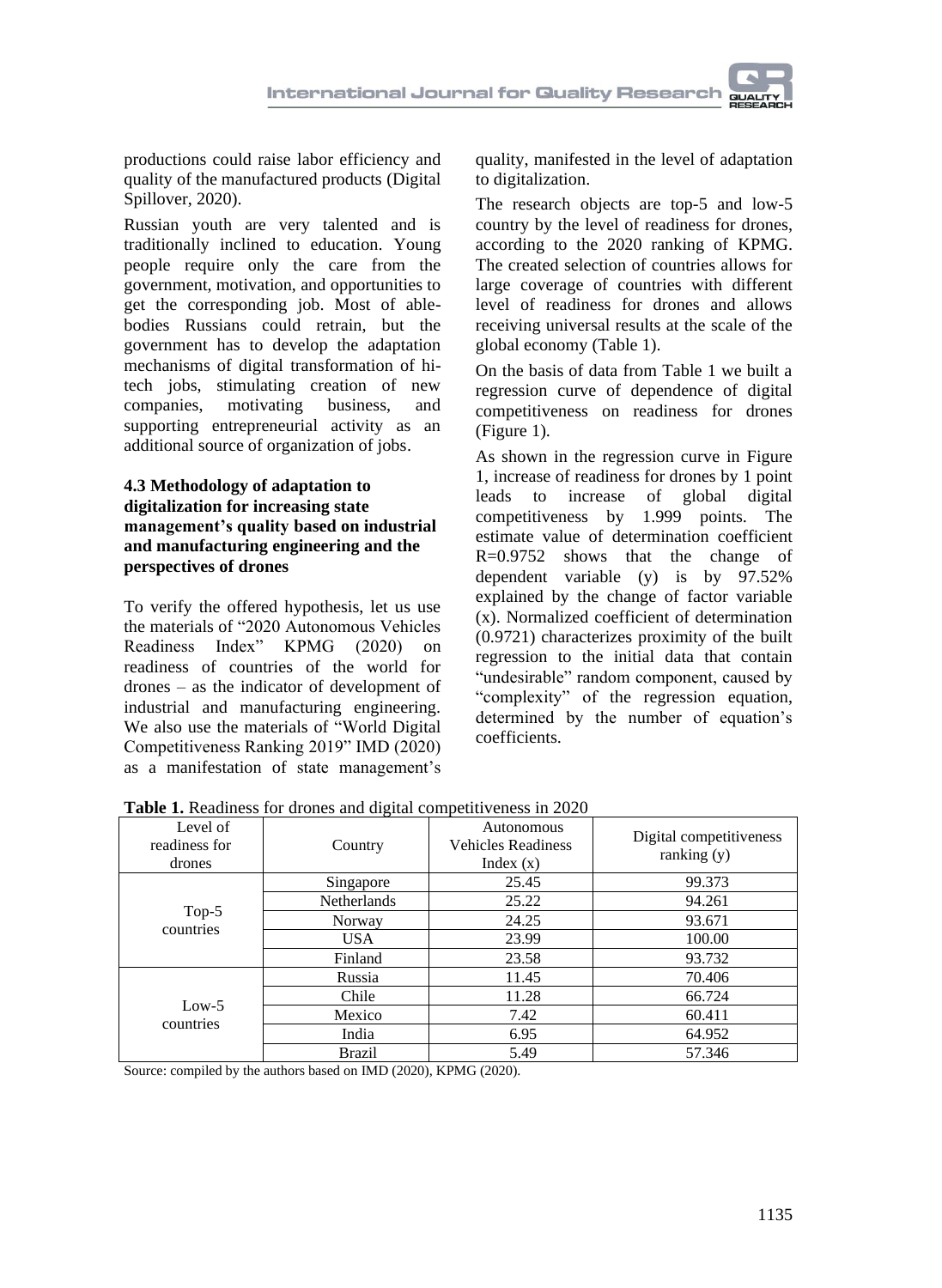



**Figure 1.** Regression curve of dependence of digital on readiness for drones. Source: calculated and compiled by the authors

In the obtained model, R-square and normalized R-square do not differ much (constituting 0.9752 and 0.9721, accordingly), which characterizes the created model. The observed value of F criterion (Fobs) constitutes 314.4869. Table value of F criterion (F<sub>tabl)</sub> at the significance level  $\alpha$  = 0.05 and  $k_1 = m=1$  and  $k_2 = n-m-1=10-1-1=8$ constitutes 5.32. As  $F_{obs} > F_{table}$ (314.4869>5.32), the equation is deemed statistically significant.

Thus, industrial and manufacturing engineering in the sphere of development of drones opens wide perspectives for adaptation to digitalization and the increase of quality of economy state management. Based on the obtained conclusion, we develop and offer a new methodology of adaptation to digitalization for increasing state management's quality on the basis of industrial and manufacturing engineering and the perspectives of drones.

Uniqueness of the new methodology consists in the increase of state management's quality from the positions of adaptation to digitalization not directly – with the help of development of e-government's systems – but indirectly, with the help of industrial and manufacturing engineering, in particular development of drones. This allows diversifying the methods of increase of state

management's quality, which, due to the obtained conclusions and offered recommendations, go beyond the limits of development of the e-government system. The advantage of diversification allows dealing with the limitations and increasing the effectiveness of the measures of increase of state management's quality based on adaptation to digitalization.

### **5. Summary**

Thus, it has been substantiated that survival and development of countries in the forming multipolar world largely depends on their abilities to adapt to the global trends of digital transformation of the life activities' processes. This is stimulated by the timely identification, consideration of global changes, and implementation of the strategies of adaptation of institutions, economic subjects, population, and society of different countries to the future changes. Special rules, mechanisms and solutions, provided in this paper, allow developing the necessary economic policies and applying the best practices of global competitiveness (World Economic Forum, 2020).

Contrary to the expectations, we came to the conclusion that states' adapting to the global trends of the digital transformation of the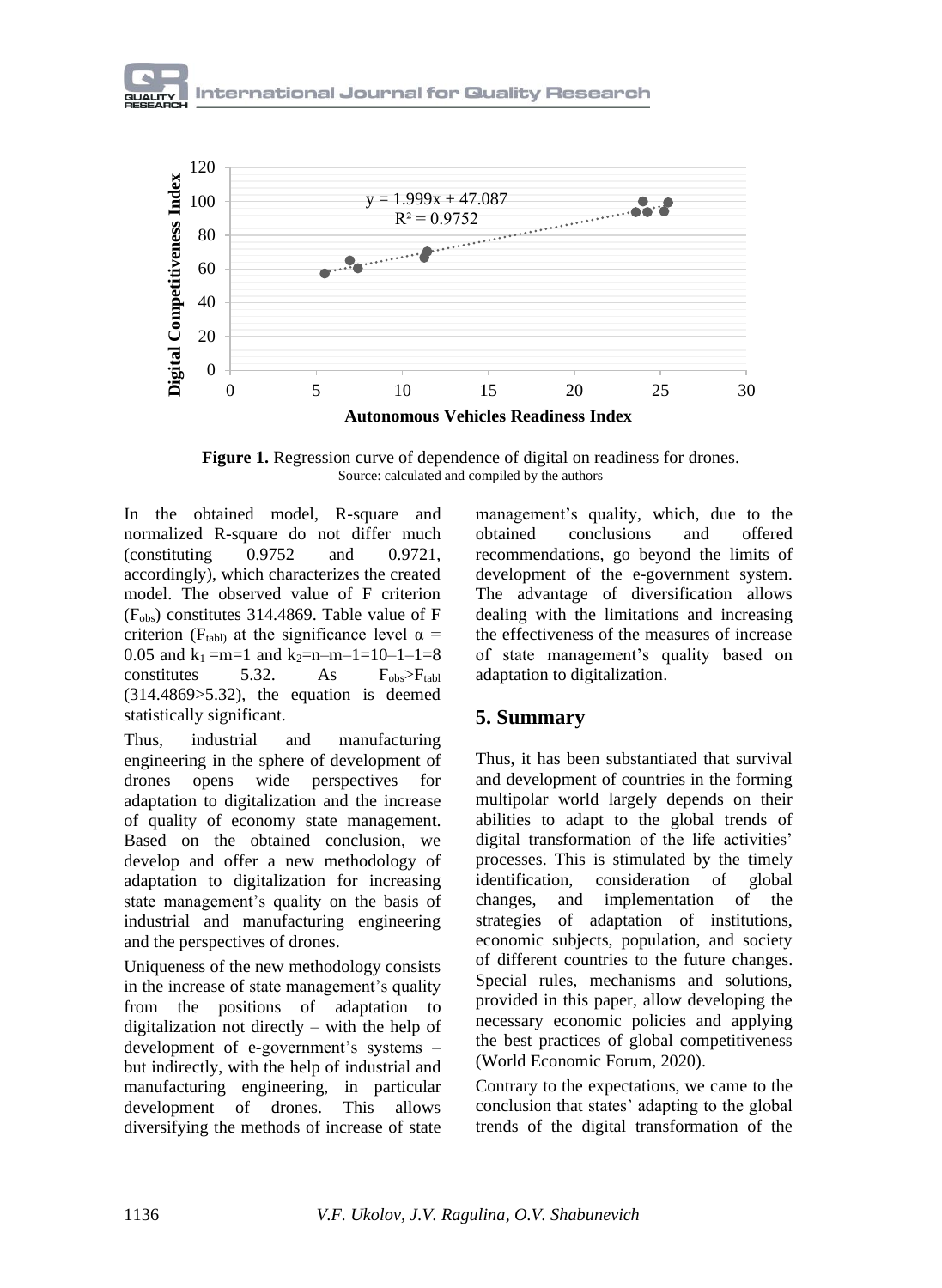main spheres of life is stimulated by the timely identification, consideration of global changes, and implementation of the strategies of adaptation of institutions, economic subjects, population, and society of different countries to the future changes. Special rules, mechanisms and solutions, provided in this paper, allow developing the necessary economic policies and applying the best practices of global competitiveness.

Based on the received conclusion, we offer a new treatment of state management's quality in a modern multipolar world, which is susceptible to the influence of technological progress. This new treatment equals state management's quality to economic system's adaptation to digitalization, which reflection is global competitiveness. The offered treatment specifies the economic essence of state management's quality, which is considered not from the positions of internal criteria (e.g., effectiveness of state machine, accessibility of state services) but from the positions of external criteria – primarily, due to global digital competitiveness.

Due to this, the new treatment takes into account the specifics of the global socioeconomic environment, in which state management is conducted and its qualities are formed: multi-polarity, accelerated rate, and comprehensive influence of technological progress. For the methodological support for new treatment of state management's quality, we offer a perspective authors' methodology of increase of this quality. The developed methodology is based on development of industrial and manufacturing engineering and reflects new perspectives of dissemination of drones.

Regression analysis has been used to show – by the example of top-5 and low-5 countries by the level of readiness for drones, according to the 2020 ranking by KPMG – that state management's quality, considered from the positions of adaptation to digitalization and measured through the level of global digital competitiveness, strongly

and directly depends on industrial and manufacturing engineering in the sphere of drones.

Therefore, the methodology of increasing state management's quality should go beyond the traditional idea of adaptation to digitalization with the help of development of the e-government system and should cover also industrial and manufacturing engineering in the sphere of drones. The offered scientific and methodological provision of the increase of state management's quality with the help of adaptation to digitalization is universal and highly-effective and allows for diversification of the measures of increase of state management's quality.

The offered recommendations could be applied at the national and international levels of management during development of strategies, programs, regulatory and legal documents, regulations, and standards that regulate the adaptation to digitalization. They would be useful for business corporations and public organizations, which professional interests are connected to solving the problems of socialization and adaptation of humans, in view of diversity of cultures and national identity of citizens.

It should be noted that the perspectives of development of industrial and manufacturing engineering of drones require further additional research. Here they have been considered as a managerial measure of increasing the state management's quality, while the technical component of industrial and manufacturing engineering of drones has not been elaborated. This should be done on further works in continuation of this study.

**Acknowledgments:** The study was carried out with the financial support of the Russian Federal Property Fund in the framework of the scientific project No. 20-010-00137. The work was prepared with the support of the Peoples' Friendship University of Russia.

This paper has been support by the RUDN University Strategic Academic Leadership Program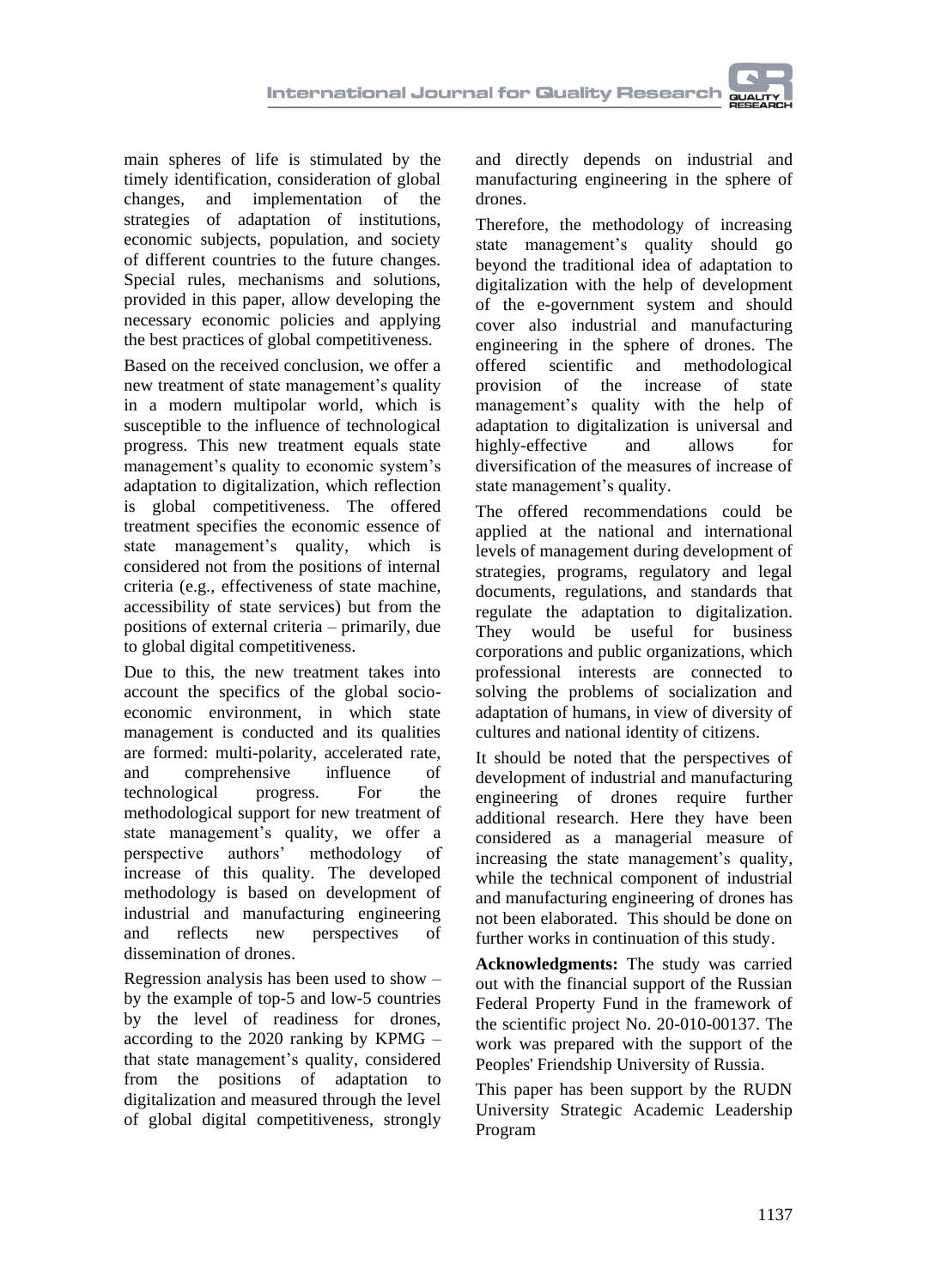

## **References:**

- Bobyr, N. S., & Orusova, О.V. (2020). Processes of digitalization. Retrieved from: <https://ecfor.ru/publication/tendentsii-tsifrovizatsii-stran-mirovoj-ekonomiki/> (data accessed: 21.09.20)
- [Bratukhina,](https://orcid.org/0000-0002-9488-8332) E. [A., Lysova,](https://orcid.org/0000-0002-4803-5398) E. [A., Lapteva,](https://orcid.org/0000-0003-2624-0275) I. [P., & Malysheva,](https://orcid.org/0000-0003-2625-6381) N. V. (2020). Marketing management of education quality in the process of university reorganization in industry 4.0: goals of application and new tools. *International Journal for Quality Research, 14*(2), 369- 386. [https://doi.org/10.24874/IJQR14.02-03.](https://doi.org/10.24874/IJQR14.02-03)
- Culturepartnership (2020). Adaptation to the transition to digital technologies. Retrieved from: [https://www.culturepartnership.eu/publishing/creating-value-in-creative-economy/lecture-](https://www.culturepartnership.eu/publishing/creating-value-in-creative-economy/lecture-10-6)[10-6/](https://www.culturepartnership.eu/publishing/creating-value-in-creative-economy/lecture-10-6) (data accessed: 21.09.20)
- Devetyarova, I. P., Agalakova, O. S., Cheglakova, L. S., & Kolesova, Yu. A. (2020). Institutionalization of successful marketing practices of digital universities based on quality management in modern Russia. *International Journal for Quality Research, 14*(2), 543-558. doi: 10.24874/IJQR14.02-12.
- Digital Spillover (2020). Measuring the true impact of the digital economy, 2017. Retrieved from: [https://eabr.org/upload/iblock/551/EABR\\_Digital\\_Potential\\_06\\_2019.pdf](https://eabr.org/upload/iblock/551/EABR_Digital_Potential_06_2019.pdf) (data accessed: 21.09.20)
- Dobrolyubova, Е. I. (2020). State management in the age of digital transformation: overview of foreign experience and the perspectives for России. Retrieved from: <https://vgmu.hse.ru/2018--4/229668009.html> (data accessed: 21.09.20)
- European Commission (2020). The 2019 PREDICT Key Facts Report. An Analysis of ICT R&D in the EU and Beyond. Retrieved from: [https://eabr.org/upload/iblock/551/EABR\\_Digital\\_Potential\\_06\\_2019.pdf](https://eabr.org/upload/iblock/551/EABR_Digital_Potential_06_2019.pdf) (data accessed: 21.09.20)
- IMD (2020). World Digital Competitiveness Ranking 2019. Retrieved from: [https://www.imd.org/wcc/world-competitiveness-center-rankings/world-digital](https://www.imd.org/wcc/world-competitiveness-center-rankings/world-digital-competitiveness-rankings-2019/)[competitiveness-rankings-2019/](https://www.imd.org/wcc/world-competitiveness-center-rankings/world-digital-competitiveness-rankings-2019/) (data accessed: 21.09.20).
- Kachestvo (2020). Digital business has been measured. Retrieved from: <https://kachestvo.pro/news/tsifrovizatsiyu-biznesa-izmerili/> (data accessed: 21.09.20)
- Kafidulina, N. N. (2020). Digitalization as a trend: growth points for Russian education. Retrieved from: [http://interactiv.su/wp-content/uploads/2018/05/IO\\_1-interactive.pdf](http://interactiv.su/wp-content/uploads/2018/05/IO_1-interactive.pdf) (data accessed: 21.09.20)
- Kalyuzhny V. G. (2010). A multi-polar world: reality and perspectives. *Scientific bulletin. Series History. Political science. Economics. Informatics, 7*(78/14). Retrieved from: <https://cyberleninka.ru/article/n/mnogopolyarnyy-mir-realnost-i-perspektivy/viewe> (data accessed: 21.09.20)
- Keynes, J. M. (1978). The General Theory of Employment, Interest and Money. Moscow, Progress.
- Khalin, V. G., & Chernova, G. V. (2020). Digitalization and its influence on the Russian economy and society: advantages, challenges, threats and risks. Retrieved from: [https://cyberleninka.ru/article/n/tsifrovizatsiya-i-ee-vliyanie-na-rossiyskuyu-ekonomiku-i](https://cyberleninka.ru/article/n/tsifrovizatsiya-i-ee-vliyanie-na-rossiyskuyu-ekonomiku-i-obschestvo-preimuschestva-vyzovy-ugrozy-i-riski)[obschestvo-preimuschestva-vyzovy-ugrozy-i-riski](https://cyberleninka.ru/article/n/tsifrovizatsiya-i-ee-vliyanie-na-rossiyskuyu-ekonomiku-i-obschestvo-preimuschestva-vyzovy-ugrozy-i-riski) (data accessed: 21.09.20)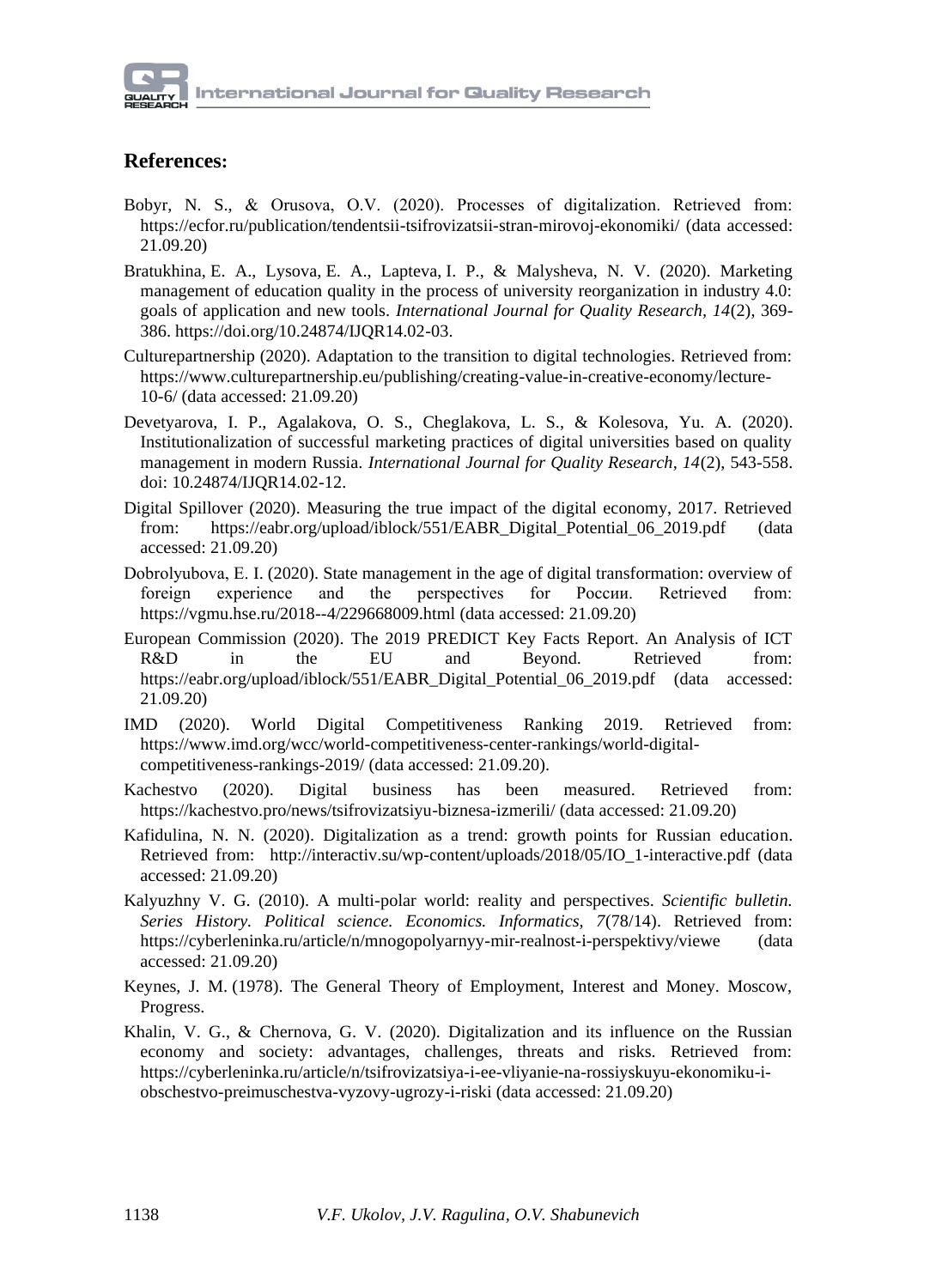- KPMG (2020). 2020 Autonomous Vehicles Readiness Index. Retrieved from: [https://home.kpmg/uk/en/home/insights/2020/07/2020-autonomous-vehicles-readiness](https://home.kpmg/uk/en/home/insights/2020/07/2020-autonomous-vehicles-readiness-index.html)[index.html](https://home.kpmg/uk/en/home/insights/2020/07/2020-autonomous-vehicles-readiness-index.html) [https://home.kpmg/uk/en/home/insights/2020/07/2020-autonomous-vehicles](https://home.kpmg/uk/en/home/insights/2020/07/2020-autonomous-vehicles-readiness-index.html)[readiness-index.html](https://home.kpmg/uk/en/home/insights/2020/07/2020-autonomous-vehicles-readiness-index.html) (21.09.2020).
- Manyika, J., Lund, S., Bughin, J., Woetzel, J., Stamenov, K. & Dhingra, D. (2020). Digital globalization: The new era of global flows. Retrieved from: https://www.mckinsey.com/business-functions/mckinsey-digital/our-insights/digital globalization-the-new-era-of-global-flows (data accessed: 21.09.20)
- Meyer, S. (2020). What is Digital Transformation? A Practical Beyond-the-Buzz Look at How to Adapt in a Digital World. Retrieved from[:https://www.bigcommerce.com/blog/digital](https://www.bigcommerce.com/blog/digital-transformation/#the-5-elements-of-digital-transformation)[transformation/#the-5-elements-of-digital-transformation](https://www.bigcommerce.com/blog/digital-transformation/#the-5-elements-of-digital-transformation) (data accessed: 21.09.20)
- Müller, K., Vorraber, W., Shirji, E., & Rachinger, M. (2018). Digitalization and its and influence on business model innovation. *[Journal of Manufacturing Technology](https://www.researchgate.net/journal/1741-038X_Journal_of_Manufacturing_Technology_Management)  [Management.](https://www.researchgate.net/journal/1741-038X_Journal_of_Manufacturing_Technology_Management)* DOI: [10.1108/JMTM-01-2018-0020](https://www.researchgate.net/deref/http%3A%2F%2Fdx.doi.org%2F10.1108%2FJMTM-01-2018-0020)
- National Research University "Higher School of Economics", Eurostat & OECD (2020). Calculations of the Institute of Economy of Growth. Retrieved from: [http://stolypin.institute/wp-content/uploads/2018/09/issledovanie\\_tsifrovaya-ekonomika-14-](http://stolypin.institute/wp-content/uploads/2018/09/issledovanie_tsifrovaya-ekonomika-14-09-18-1.pdf) [09-18-1.pdf](http://stolypin.institute/wp-content/uploads/2018/09/issledovanie_tsifrovaya-ekonomika-14-09-18-1.pdf) (data accessed: 21.09.20)
- OECD (2020). Strengthening Digital Government, 2019. Retrieved from[:https://eabr.org/upload/iblock/551/EABR\\_Digital\\_Potential\\_06\\_2019.pdf](https://eabr.org/upload/iblock/551/EABR_Digital_Potential_06_2019.pdf) (data accessed: 21.09.20)
- Polit, M. (2020). Adaptation to digitalization. Retrieved from: [https://m.polit.ru/article/2017/11/15/sk\\_digit\\_izrailit/](https://m.polit.ru/article/2017/11/15/sk_digit_izrailit/) (data accessed: 21.09.200)
- [Ragulina, J. V.](https://www.emerald.com/insight/search?q=Julia%20V.%20Ragulina) (2019). Influence of education on placement of production in the AIC in the conditions of Industry 4.0. *[On the Horizon](https://www.emerald.com/insight/publication/issn/1074-8121)*, *27*(3/4), 153-158. [https://doi.org/10.1108/OTH-](https://doi.org/10.1108/OTH-07-2019-0038)[07-2019-0038](https://doi.org/10.1108/OTH-07-2019-0038)
- Rauter, R. (2020). Influence on business model innovation. Retrieved from: https://www.emerald.com/insight/content/doi/10.1108/JMTM-01-2018-0020/full/html. (accessed date February 25, 2020).
- Shustikov, V. A. (2020). Adaptation to digitalization. Retrieved from: <https://sk.ru/news/b/press/archive/2017/11/17/adaptaciya-k-cifrovizacii.aspx> (data accessed: 21.09.20)
- [Stryzhak,](https://www.gsmaintelligence.com/research/authors/jan-stryjak/) Y., & Mayuran, S. (2020). Mobile economy [2019.](2019) Retrieved from: <https://www.gsmaintelligence.com/> (data accessed: 21.09.20)
- Vujovic, B. (2020). The four levels of digital adaptation. Retrieved from: [Retrieved from:](file:///D:/Рабочие%20документы/Работа/2020/+++Сводный%20список%20статей%20для%20Качества%20(29.6.20)/+++Доп.%20статьи/Статья%20Ю.В.%20Рагулиной%20под%20Качество%20(14.9.20)/ИТОГ/%20Retrieved%20from:%20http:/newfrontier.eu/blog/the-four-levels-of-digital-adaptation2)  [http://newfrontier.eu/blog/the-four-levels-of-digital-adaptation2](file:///D:/Рабочие%20документы/Работа/2020/+++Сводный%20список%20статей%20для%20Качества%20(29.6.20)/+++Доп.%20статьи/Статья%20Ю.В.%20Рагулиной%20под%20Качество%20(14.9.20)/ИТОГ/%20Retrieved%20from:%20http:/newfrontier.eu/blog/the-four-levels-of-digital-adaptation2) (data accessed: 21.09.20)
- World Economic Forum (2020). The Global Competitiveness Report 2018. Retrieved from: <https://roscongress.org/materials/otchyet-o-globalnoy-konkurentosposobnosti-2018-goda/> (data accessed: 21.09.20)

**Vladimir F. Ukolov** RUDN University, Moscow, Russia [ukolovdom@mail.ru](mailto:ukolovdom@mail.ru)

**Julia V. Ragulina** RUDN University, Moscow, Russia [julra@list.ru](mailto:julra@list.ru)

**Oleg V. Shabunevich** RUDN University, Moscow, Russia [7977905@mail.ru](mailto:7977905@mail.ru)